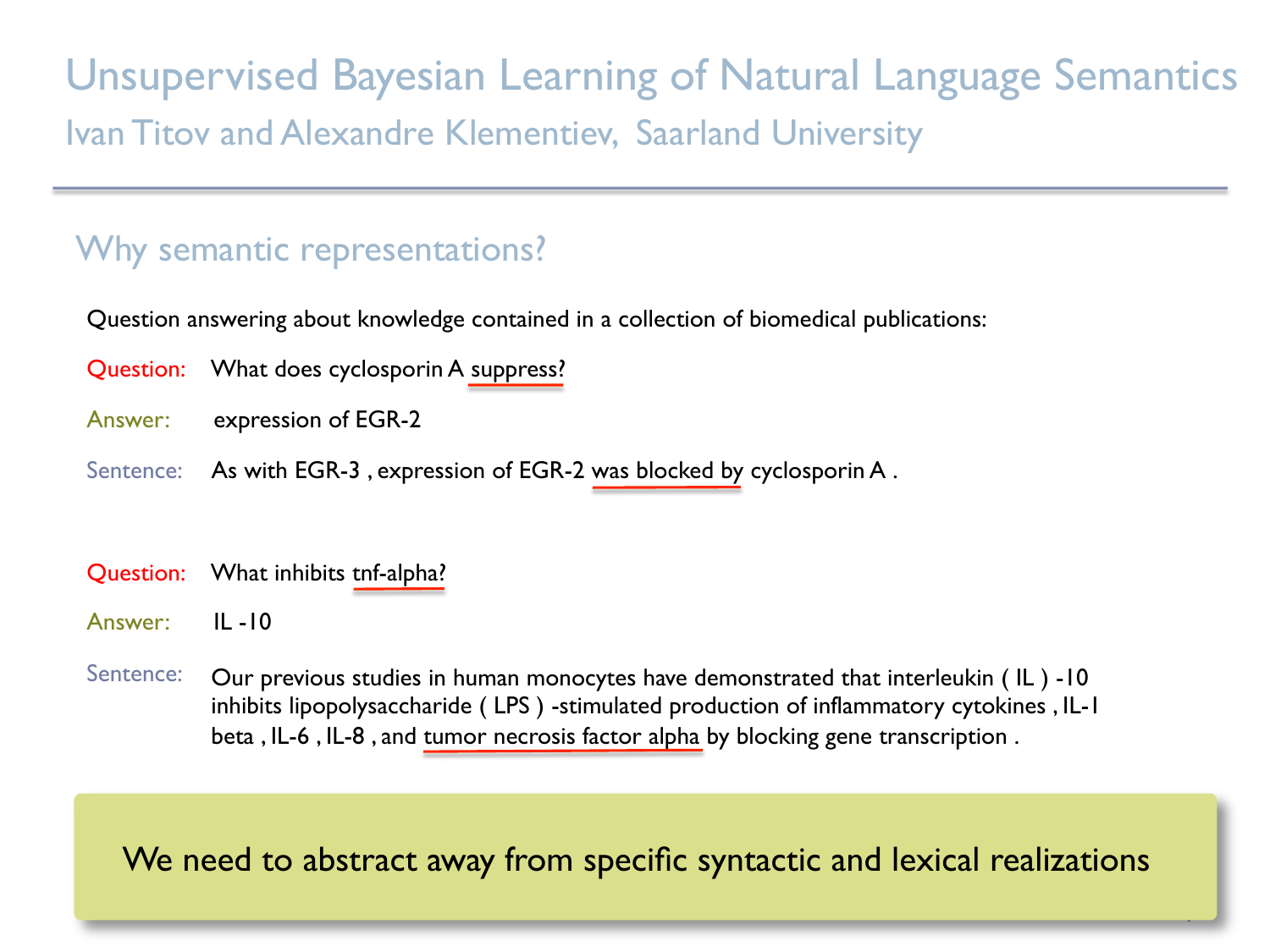### Semantic Representations

! Given a text automatically annotated with syntactic information induce its semantics representation:



#### A decomposition and clustering task on top of a syntactic graph

 $\triangleright$  The syntactic graph is shown with black arrows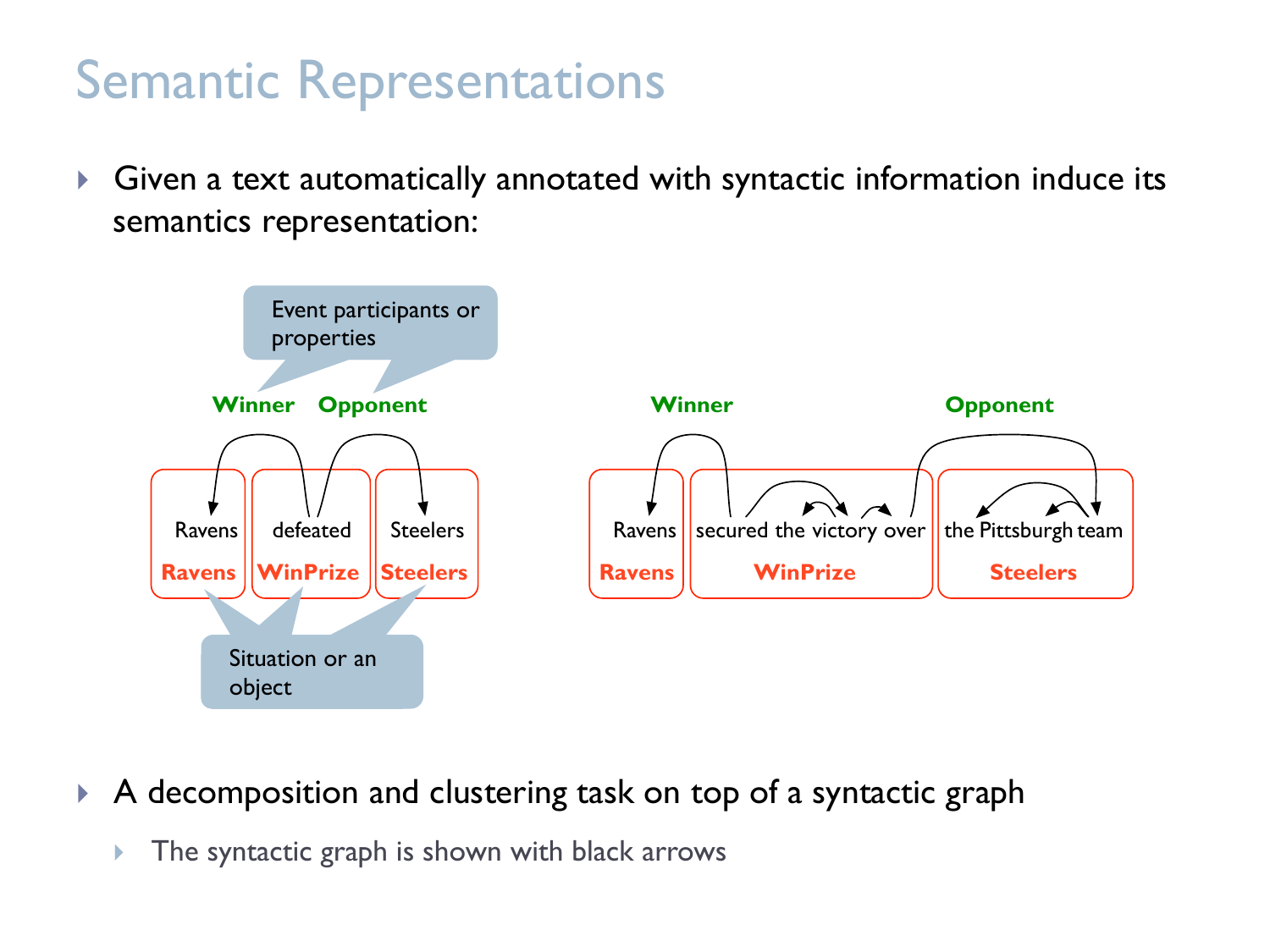# Our approach

- $\blacktriangleright$  A joint model of syntax, semantic and lexical information (i.e. words)
- **I** Unsupervised learning
	- **EXEC** 10 Moorth contribution a word (or phrase) appears provides a strong clue about its meaning
	- **EXE** Possible alternatives (i.e. rule-based and fully supervised systems) do not achieve high coverage of semantic constructions and are domain dependent

#### **Nonparameteric Bayesian modeling**

- **EXECT** Provides an elegant alternative to model selection heuristics (e.g., deciding on the number of clusters and size of syntactic fragments)
- ! More accurately handles uncertainty, as necessarily to account for linguistic ambiguity
- **EXPED 12** Provides a natural way to encode prior knowledge as priors on model parameters